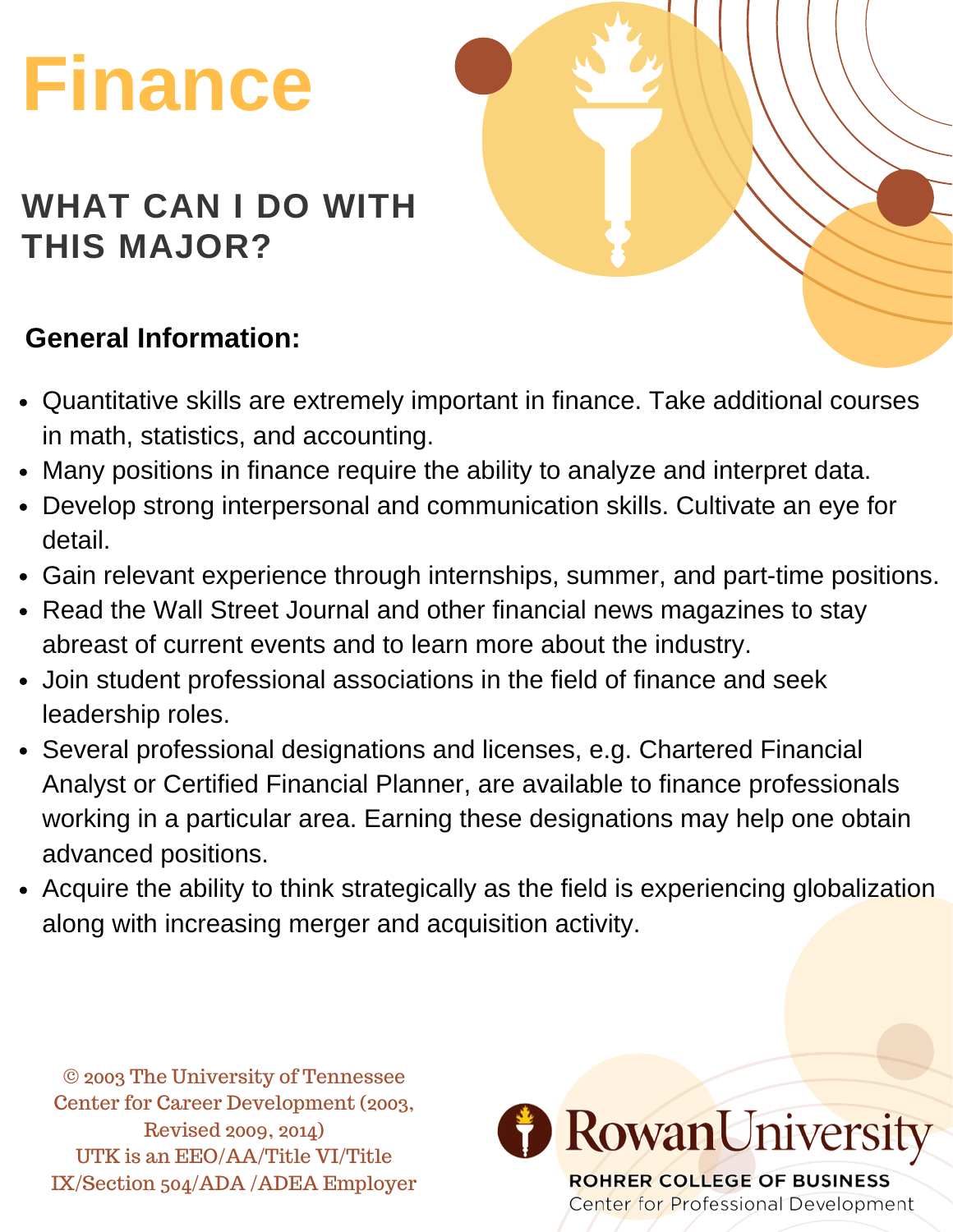#### Corporate and Public Finance

Financial Analysis Cash Management Credit Management Budget Analysis Investment Management Investor Relations Financial Reporting Payroll **Benefits** Real Estate Risk Management

## Employers

**Private businesses of all sizes and types:**

State and local government entities

#### **Federal agencies including:**

Internal Revenue Service Treasury Department Schools and universities Non-profit organizations Foundations **Hospitals** 

## Strategies for Corporate and Public Finance

- Complete a finance-related internship to build skills and learn about the work environment.
- Seek leadership roles in campus organizations such as treasurer.
- Develop strong computer skills, including spreadsheets, databases, and presentation software.
- Sharp analytical skills are crucial in this industry.
- Earn an MBA to reach the highest levels of corporate finance.
- Learn another language to prepare for international opportunities.



**ROHRER COLLEGE OF BUSINESS** Center for Professional Development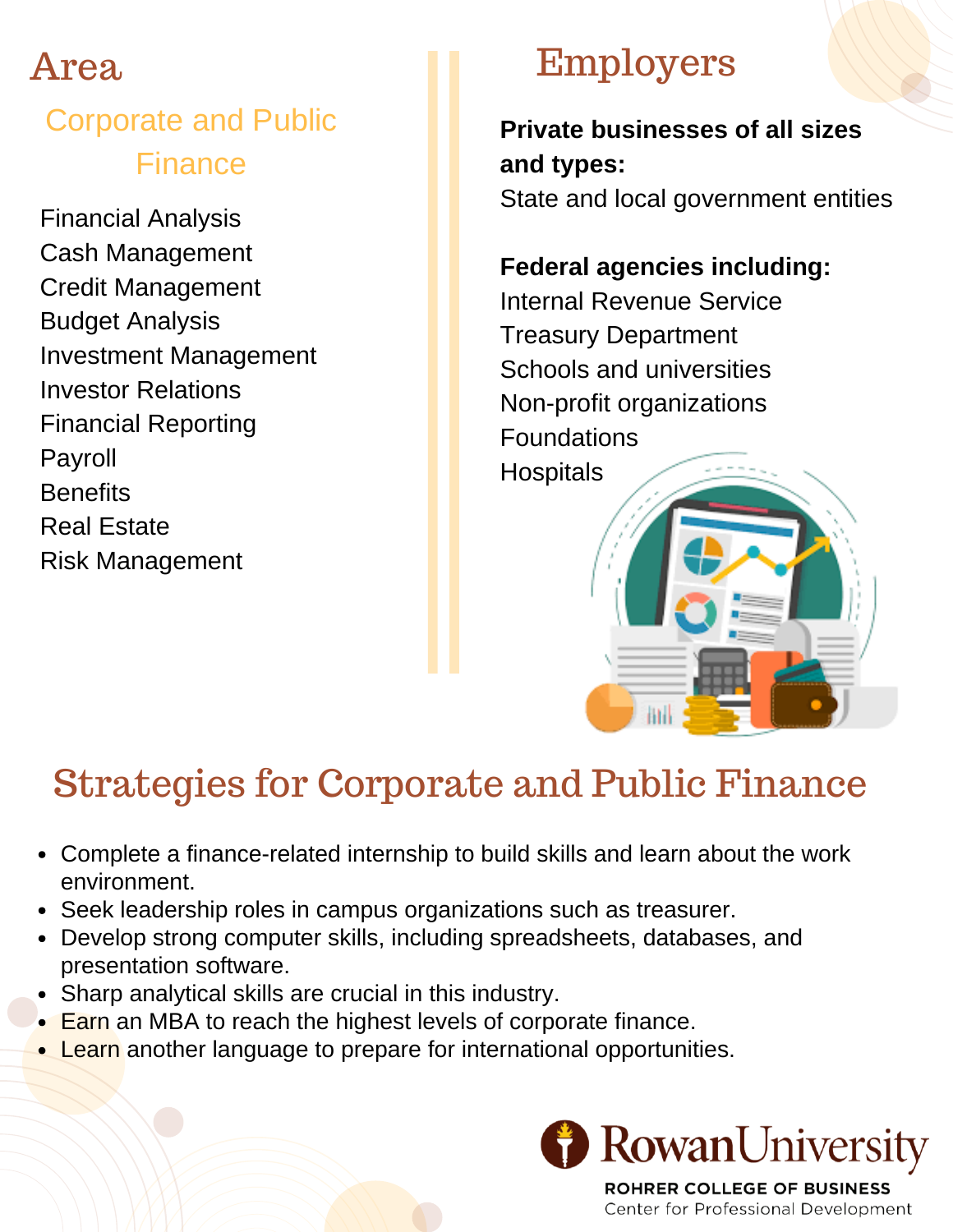#### Banking

Corporate Credit Analysis Commercial and Industrial Lending Trust and Private Wealth Management Capital Services and Mergers & **Acquisitions** Mortgage Loans Loan Origination and Packaging Branch Management **Operations** Cash Management Credit Scoring and Risk Management Financial Analysis Private Banking

### Employers

Commercial banks Credit unions Savings and loan associations Savings banks Mortgage banks Captive finance companies

#### **Regulatory agencies including:**

Federal Reserve Federal Deposit Corporation Office of the Comptroller of the **Currency** Office Thrift Supervision

## Strategies for Banking

- Gain a solid background in business including marketing and accounting.
- Get experience through part-time, summer, or internship positions in a financial service firm.
- Develop strong interpersonal and communication skills in order to work well with a diverse clientele.

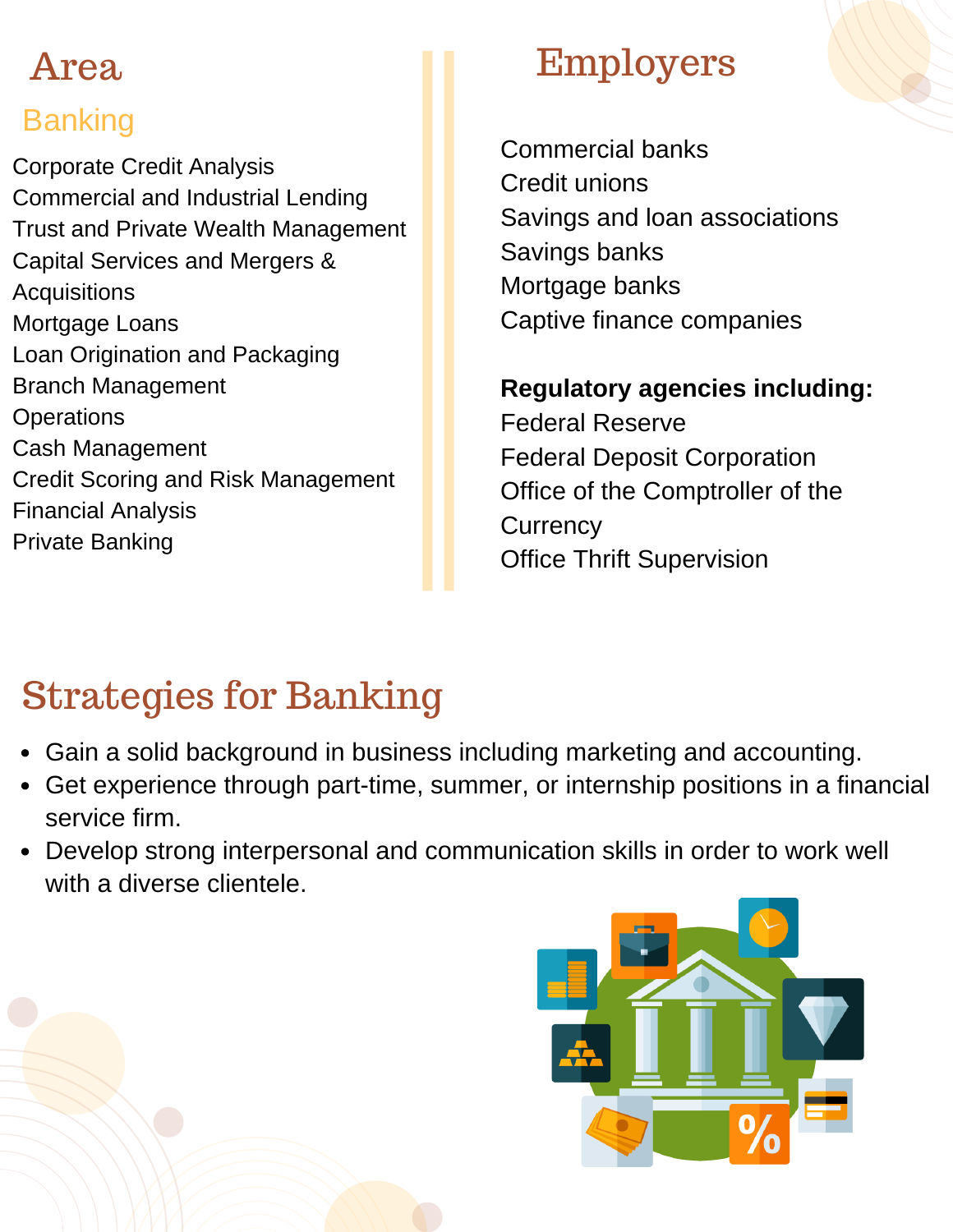#### **Insurance**

Claims Analysis **Underwriting** Risk Management **Sales** Actuarial Science Loss Control

#### Employers

Life insurance firms Property and casualty insurance firms Commercial banks Savings banks

## Strategies for Systems Development/ Analysis

- Complete an internship with an insurance agency.
- Talk to professionals in the industry to learn more about claims, underwriting, and risk management.
- Many entry-level positions exist in these areas.
- Initiative and sales ability are necessary to be a successful agent or broker.
- Develop strong communication skills, as many positions require interaction with others and the ability to explain information clearly and concisely.
- Take additional statistics classes to prepare for a career in actuary science. Prepare to take the first in a series of actuarial examinations.

#### Money Management

Research **Trading** Marketing Portfolio Management Hedge Fund Management

## Area Employers

Portfolio management firms Commercial banks Investment banks Federal Reserve banks Insurance firms

## Strategies for Systems Money Management

• Most positions require an advanced degree in economics, finance, or business and many years of financial experience.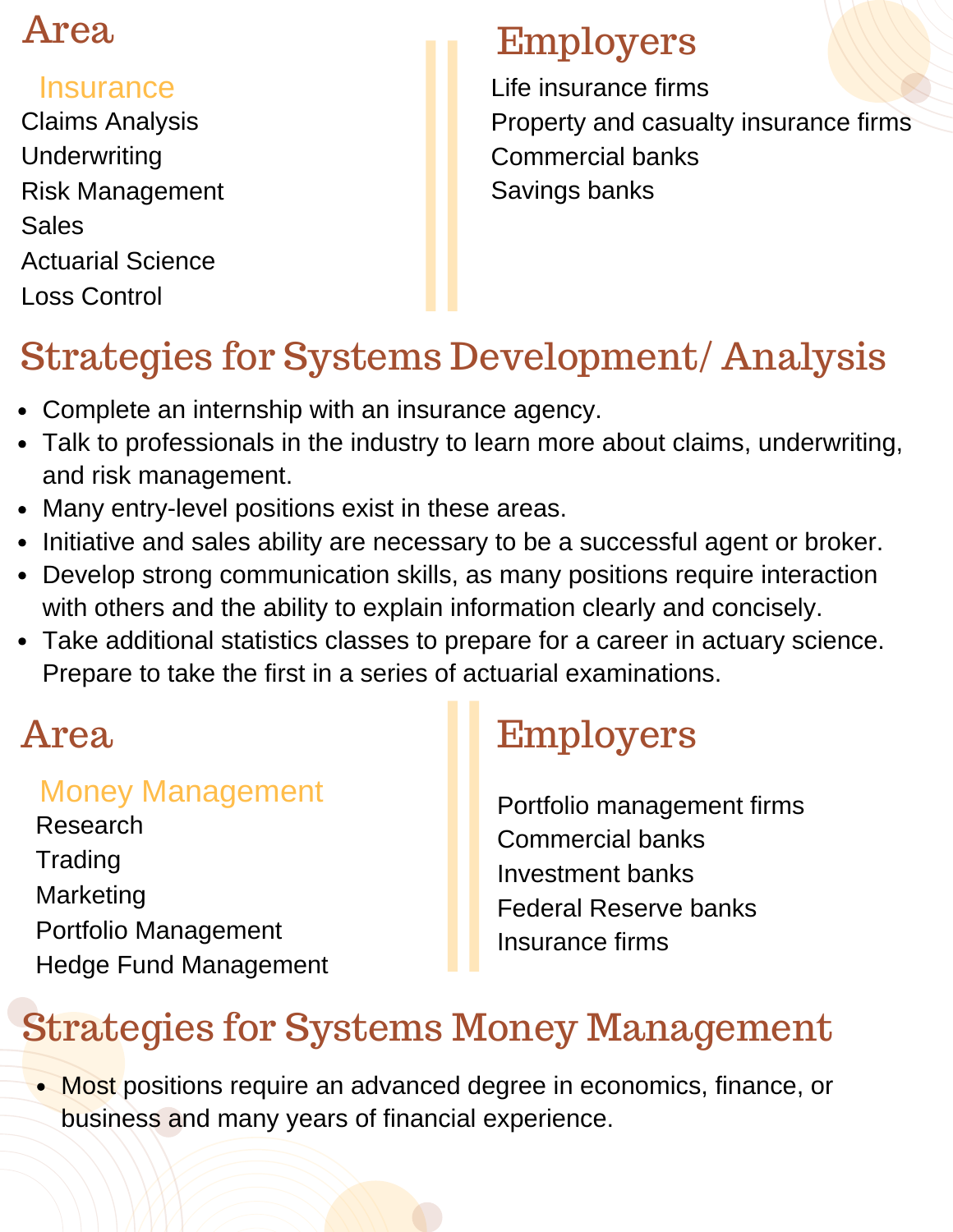### Area Personal Financial Planning

Sales Customer Service **Operations** Portfolio Management Financial Advising Insurance Advising

## Employers

Brokerage firms Trust companies Financial partnerships Multi-line insurance firms Sole practitioners

## Strategies for Personal Financial Planning

- Gain experience in sales.
- Demonstrate a highly motivated and entrepreneurial personality.
- Research how one obtains the Certified Financial Planner (CFP) designation.
- Develop a solid personal network.

#### Real Estate

Residential Brokerage Commercial Sales Appraisals Property Management Real Estate Portfolio Management

### Area Employers

Real estate brokers Commercial banks Appraisal firms Apartment and condominium complexes Developers **Large corporations: real estate departments** Real estate investment trusts Mutual funds Construction companies

## Strategies for Real Estate

- Obtain sales experience through part-time, summer, or internship positions.
- Research how to become a real estate broker through the National Association of Realtors.
- Develop an entrepreneurial spirit.
- Research apprenticeships in appraisal.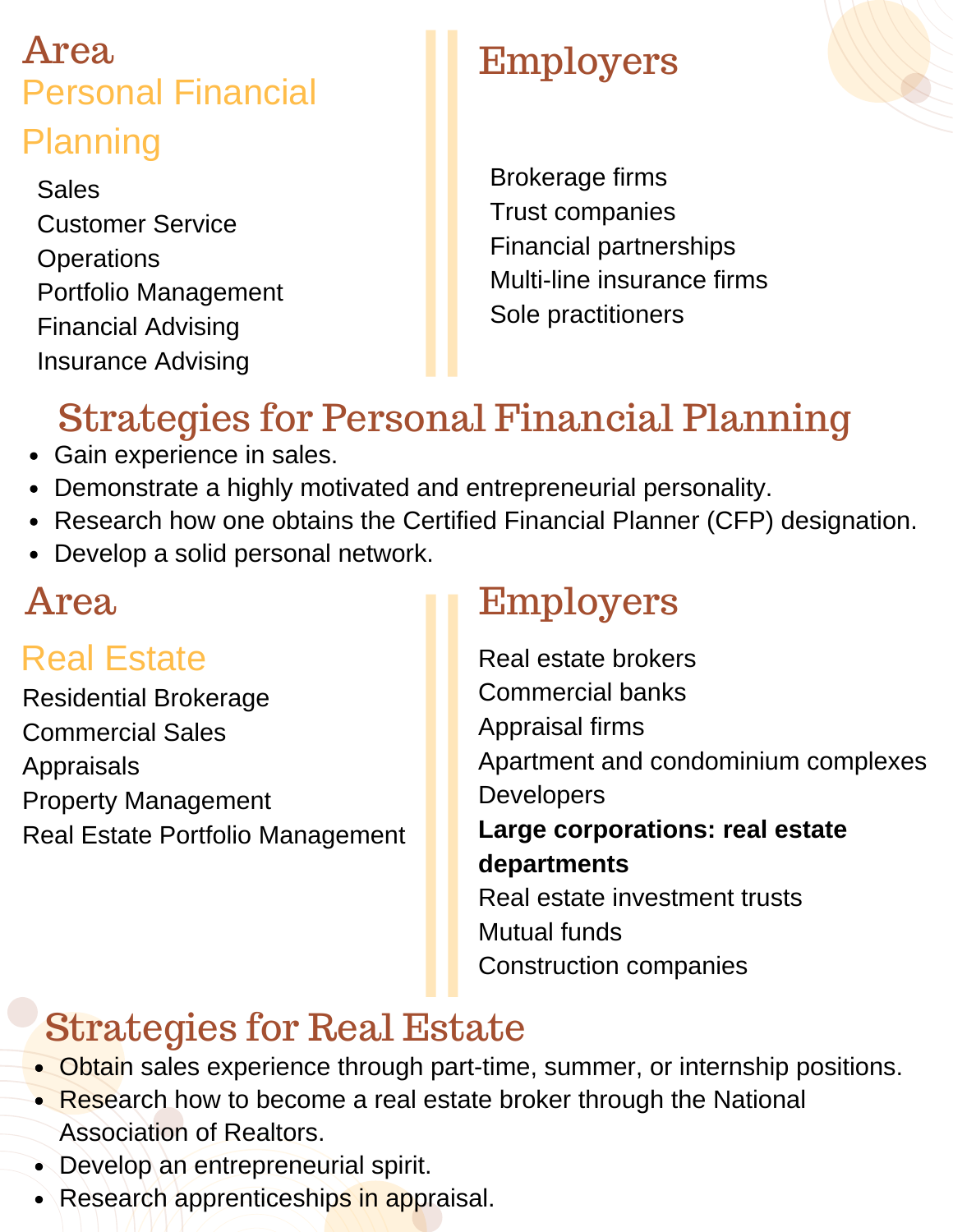#### Investment Banking

Corporate Financial Analysis Mergers and Acquisitions Equity and Debt **Underwriting** Institutional Bond and Equity Sales Retail Bond and Equity Sales Business Valuation Business Sale Transactions Currency Trading Derivatives, e.g. options **Trading** Venture Capital Fund Management New Venture Analysis Hedge Fund Management

### Employers

#### I**nvestment banking firms**

*(Changes in laws have created a fluid situation in this industry; Mergers and acquisitions continue to take place.)*

#### **Financial services firms Insurance firms**

*(The Gramm Leach Bliley Act of 1999 allowed financial services firms to acquire or build investment banking subsidiaries and vice versa.)*

#### **Commercial banks**

*(Due to shifts in federal regulations, more commercial banks are adding investment activity.)*

## Strategies for Investment Banking

- An MBA is required to move beyond the entry-level analyst position in investment banking. Investment banking is highly competitive.
- Be prepared to work many hours of overtime per week, start at the bottom, and pay your dues.
- Develop strong analytical and communication skills. Cultivate personal ambitiousness.
- Join a campus-based investment club.
- Obtain a Series 7 License for both institutional and retail broker sales positions.
- Work toward the CFA designation.



Center for Professional Development